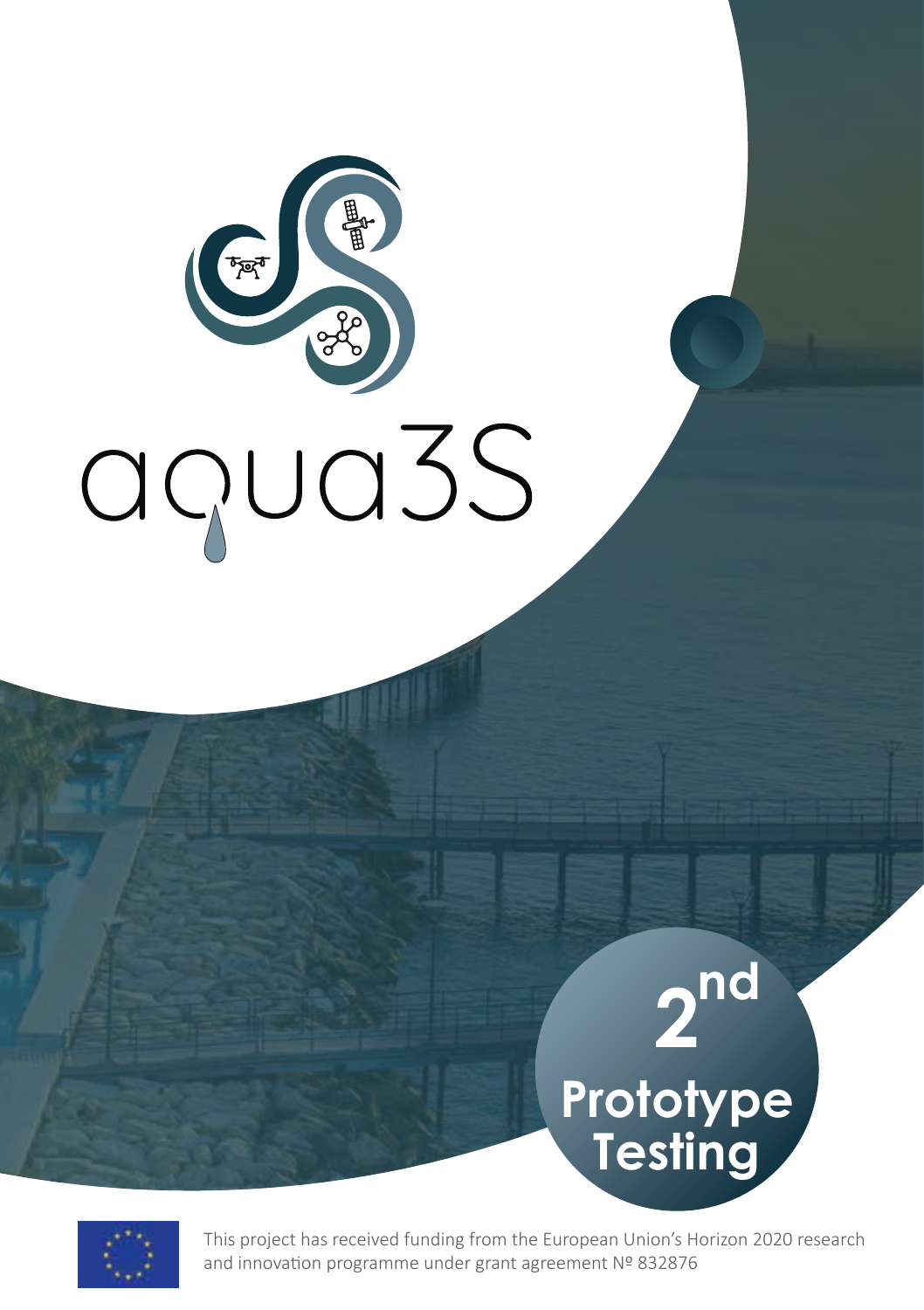# **Objectives**

scenarios tested all with **successful** 

**4** 

## Second aqua3S prototype testing outcomes

- $\circ$  Support Water Authorities with monitoring the status of the sensors.
- $\Omega$  Install the Refractive Index and Ammonia sensors in the water networks and sources.
- O Detect anomalies & evaluate interventions in the water networks with sensor data and EPANET.
- O Raise alerts for early warning.
- O Provide decision support with crisis management scenarios.
- Enhance sensor data with the analysis of satellite images and social media.
- O Provide real-time assessments for the crisis severity level.
- O Become a promising tool for daily assistance as part of the legacy systems.
- O Serve as a baseline to build upon for the final system!

# 4 Locations

**Pilot case in Limassol:**  Algae bloom detection in dam, shutdown of desalination plant & call complaints

- $\bullet$  Complete real-time overview of the situation of the sensors for better monitoring of the dam through the 3D map and the analytics tab.
- Detection of anomalies and raising of alerts.
- Ability to set up alert thresholds for each sensor.
- Monitoring and progress of algae bloom phenomenon using satellite data.
- Integration of call complaints data in the aqua3S platform.
- Email notification to all involved parties in case of alerts.
- Crisis management scenarios for algae blooming.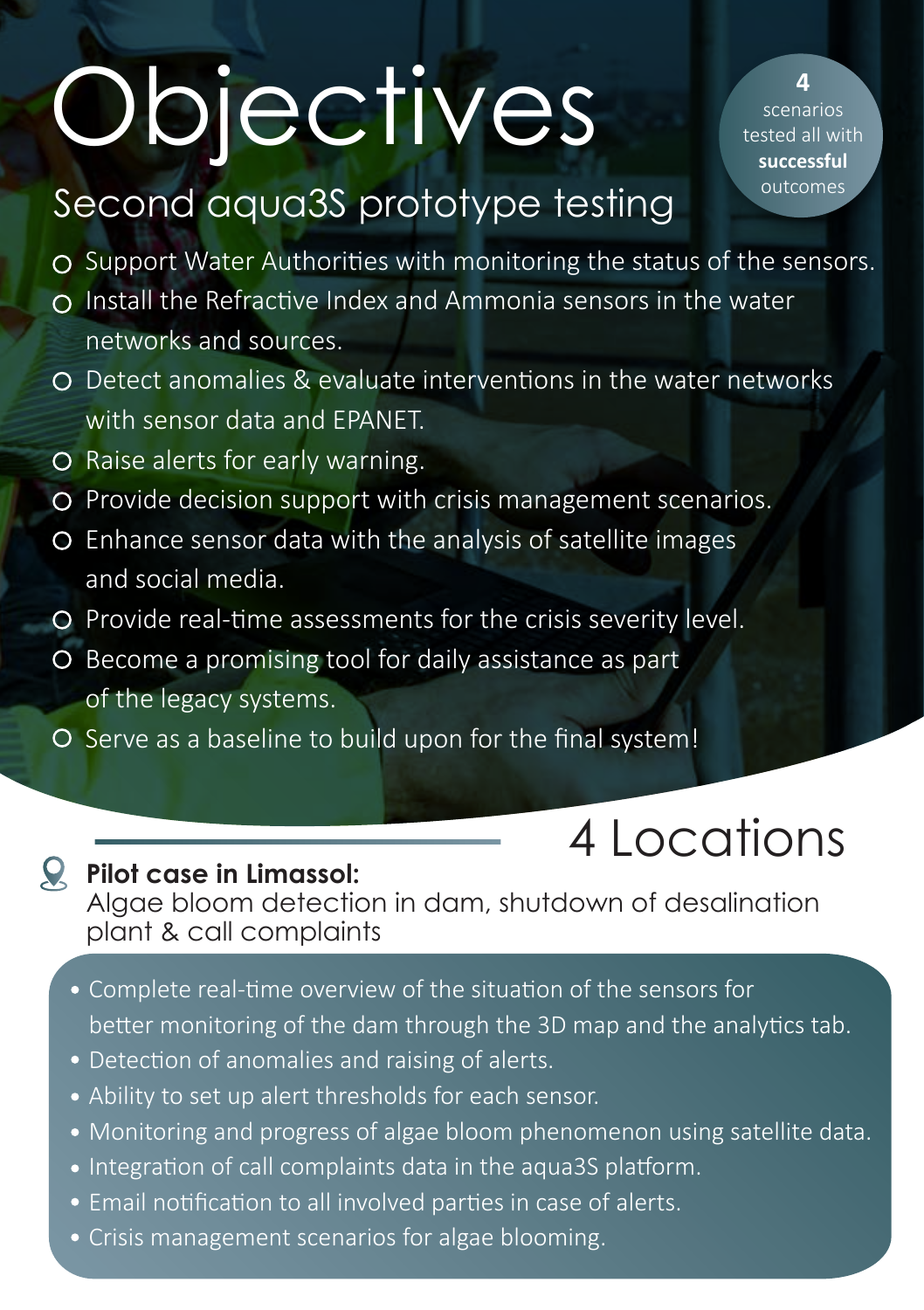#### **Pilot case in Trieste:**

#### Blackout in wells, damage in pipes due to high tide & contamination

- Complete real-time overview of the situation of the sensors for better monitoring of the aqueduct through the 3D map and the analytics tab.
- Detection of anomalies and raising of alerts.
- Ability to set up alert thresholds for each sensor.
- Monitoring and progress of flood events using satellite data.
- $\bullet$  Increasing situational awareness with real-time monitoring of crowdsourced information
- Comprehensive risk assessment viathe flood risk maps.
- Integration of the EPANET model for anomaly detection and interventions evaluation.
- Flood crisis management & unavailability scenarios for decision support.

#### **Pilo<sup>1</sup>case in Sofia:**

#### Algae bloom detection in reservoir

- Real-time overview of the situation in the drinking water network and the dam through the 3D map and the analytics tab.
- Detection of anomalies and raising of alerts.
- Ability to set up alert thresholds for each sensor.
- Increasing situational awareness with real-time monitoring of crowdsourced information.
- Monitoring and progress of algae bloom phenomenon using satellite data.
- Crisis management scenarios for algae blooming.
- Email notification to all involved parties in case of alerts.

#### **Pilot case in Botevgrad:**  Leakage incident

- Clear overview of the situation of the reservoir through the 3D map and the analytics tab.
- Detection of anomalies and raising of alerts.
- Ability to set up alert thresholds for each sensor.
- Detection of oil spill events using satellite data.
- Crisis management scenarios for oil spill.